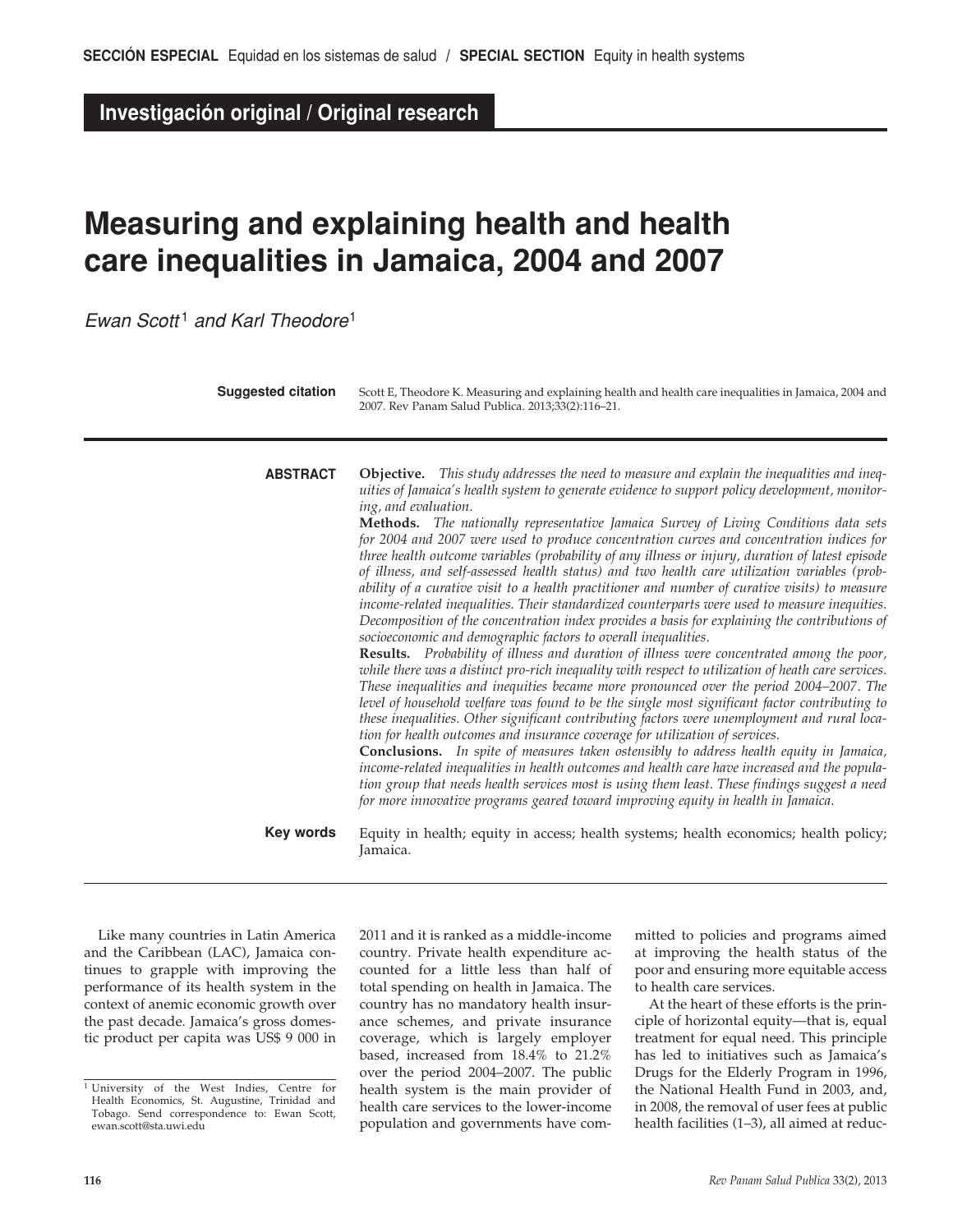ing the financial burden of health care to the public and enhancing access to services. These initiatives have had mixed results, and not all stakeholders were entirely happy with their implementation and unintended consequences (4–6). The National Health Fund—which subsidizes the cost of treatment for a range of illnesses including asthma, diabetes, breast cancer, hypertension, arthritis, and glaucoma in addition to providing funding for equipment and improvement in the health infrastructure (1, 2) is partially financed by the National Insurance Scheme. However, labor unions were critical of the adjustment to wage deductions effected by the National Insurance Scheme (4). The removal of user fees also saw stakeholders in the health sector such as the Medical Association of Jamaica and the Nurses Association lamenting the strain on resources that resulted (5, 6). Given the political tension surrounding establishment of these policies, there would be value added in creating clear criteria for measuring whether they are deemed successful as well as a sustained effort to measure progress over time. In light of the principles underlying these programs, assessing whether inequalities and inequities in health are narrowing in Jamaica would provide a reasonable measure of the success of these policies. Inequality is assessed via the income-related distribution of actual health outcomes and health care utilization, while horizontal inequity is assessed via standardized distributions. Health outcomes are standardized by age and sex, while health care utilization is standardized for need as well as age and sex. Previous studies of the Jamaican health system, using data from the early 1990s, investigated such inequalities and inequities (7, 8). These studies found patterns of a propoor inequity in illness but a pro-rich inequity in health care utilization. Other studies of the wider LAC region found similar patterns (9, 10); this paradox is pervasive in developed and developing countries alike and persistent despite substantial state support to address the issue (11–13).

The aim of this study is to derive measures of health inequities in order to provide evidence as to whether this circumstance has improved or persisted over time in Jamaica and to explain these measures by investigating and assessing the possible contributing factors.

The results presented here are part of a wider study on health care inequalities in the Americas commissioned by the Pan American Health Organization.

#### **materialS and Methods**

This study constitutes original observational research that applies analytic tools to secondary data. The concentration curve was used to depict the degree of inequities in the health variables; its numerical counterparts—the concentration index (CI) and the horizontal inequity index (HI)—were used to measure the magnitude of inequalities and inequities. Decomposition of the CI is used to determine the relative contributions of various factors to the extent of the existing equalities. Use of the concentration curve and the CI has become standard methodology in the literature on health equity (14, 15). A detailed description of these tools and their application to the country studies is provided in the article by Almeida et al. (16).

With data from the Jamaica Survey of Living Conditions (JSLC), 2004 and 2007 data sets (17), these methods were applied to three health status and outcome variables and two health care utilization variables: the probability of any illness or injury, duration of the latest episode of illness, probability of less than good self-assessed health, probability of any curative visit to a health professional, and number of such curative visits. Table 1 provides a description of these variables. The recall period for the health module of the JSLC is four weeks.

The JSLC is nationally representative of noninstitution dwellings and collects household and individual data from a

random subset of approximately onethird of the sample of dwellings covered by the Labour Force Survey (18). The sampling design of the Labour Force Survey is that of a two-stage stratified random sample designed to select approximately 1.5% of all dwellings in Jamaica (19). The JSLC collects information on consumption, health, education, nutrition, housing, demographic characteristics, and the food stamp program. The main purpose of the survey is to provide the government with information for policy development and planning. The JSLC is similar to the World Bank's Living Standards Measurement Study household surveys, but it has a narrower focus, allowing for greater emphasis on policy impact (18).

The 2004 and 2007 data sets contain information on almost 2 000 households, and the analysis is based on the sample of individuals 18 years or older. The analysis for health care utilization was done for those individuals who reported an injury or illness over the reference period. Health outcomes were standardized by age and sex groups; for health care utilization, categorical variables were added for self-assessed health, the presence and degree of any physical limitation, and the presence of any chronic illness as proxies for need. The living standard (income) measure used was household consumption expenditure per adult equivalent. Controls (nonstandardizing variables) included dummy variables for education, economic activity status, rural residence, marital status, private insurance coverage, and household size. Table 2 gives the mean values for these variables for the two data sets.

#### **Table 1. Description of analysis variables**

| Variable                                 | Description <sup>a</sup>                                                                                                                                                   |  |  |  |  |
|------------------------------------------|----------------------------------------------------------------------------------------------------------------------------------------------------------------------------|--|--|--|--|
| Health status                            |                                                                                                                                                                            |  |  |  |  |
| Self-assessed health <sup>b</sup>        | Categorical: "How do you describe your general health status?" Very good,<br>good, fair, poor, and very poor.                                                              |  |  |  |  |
| Injured or ill                           | Categorical: Combination of "have you had any injury resulting from that<br>required medical attention?" and "have you had any illnesses other than<br>injury?" Yes or no. |  |  |  |  |
| Duration of illness (days)               | Numeric count: "How long did this last episode of illness last?"                                                                                                           |  |  |  |  |
| Health care utilization                  |                                                                                                                                                                            |  |  |  |  |
| Curative visit to health<br>practitioner | Categorical: "Has a doctor, nurse, pharmacist, midwife, healer or any other<br>health practitioner been visited?" Yes or no.                                               |  |  |  |  |
| Number of curative visits                | Numeric count: "How many visits did you make to health practitioners?"                                                                                                     |  |  |  |  |

a Items from health module of Jamaica Survey of Living Conditions questionnaire.

 $b$  For the analysis, this variable was transformed to a binary format:  $1 =$  less than good health (fair, poor, very poor),  $0 =$  otherwise (very good, good).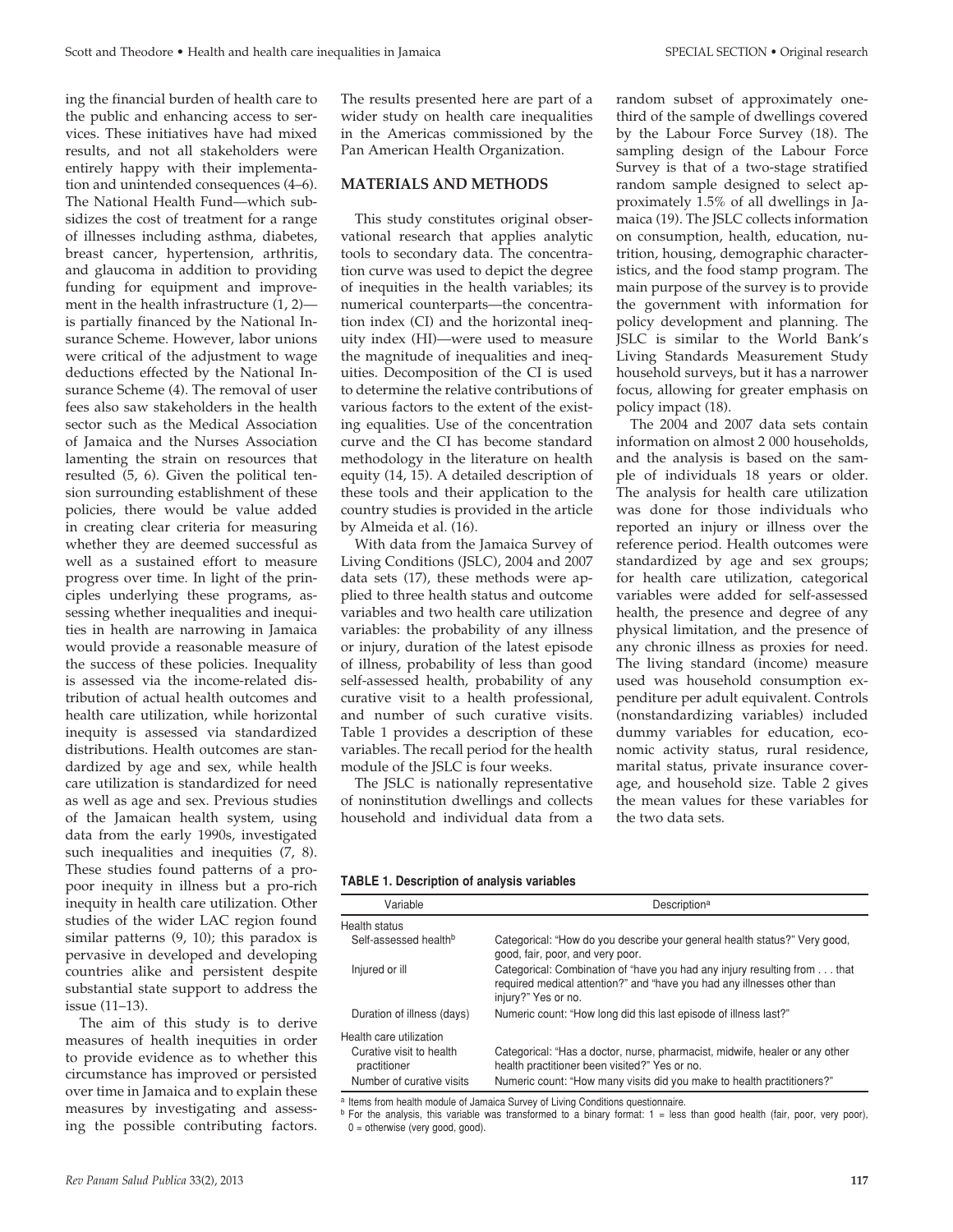#### **RESULTS**

Findings for the five health variables are presented in three parts: comparisons by income quintiles, CI and HI values, and contributions to the CI.

The concentration curves for the standardized health variables indicate that

#### **Table 2. Mean values of standardizing and control variables, Jamaica, 2004 and 2007**

|                              | Mean  |       |  |
|------------------------------|-------|-------|--|
| Standardizing variable       | 2004  | 2007  |  |
| Age (years)                  |       |       |  |
| $18 - 34$                    | 0.411 | 0.395 |  |
| $35 - 44$                    | 0.213 | 0.215 |  |
| $45 - 64$                    | 0.231 | 0.246 |  |
| $65 - 74$                    | 0.081 | 0.078 |  |
| >75                          | 0.064 | 0.066 |  |
| Sex                          |       |       |  |
| Male                         | 0.478 | 0.474 |  |
| Female                       | 0.522 | 0.526 |  |
| <b>Health status</b>         |       |       |  |
| Very good                    | 0.409 | 0.325 |  |
| Good                         | 0.367 | 0.444 |  |
| Fair                         | 0.150 | 0.165 |  |
| Poor                         | 0.060 | 0.055 |  |
| Very poor                    | 0.013 | 0.011 |  |
| Physical limitation          |       |       |  |
| Moderate                     | 0.073 | 0.095 |  |
| Severe                       | 0.009 | 0.010 |  |
| Any chronic disease          | 0.020 | 0.033 |  |
| Education                    |       |       |  |
| Primary or lower             | 0.174 | 0.140 |  |
| Some secondary               | 0.275 | 0.293 |  |
| <b>Activity status</b>       |       |       |  |
| Unemployed                   | .     | 0.337 |  |
| Self-employed                | .     | 0.235 |  |
| Other (student)              | 0.034 | 0.039 |  |
| Private health insurance     | 0.068 | 0.136 |  |
| Rural residence              | 0.504 | 0.468 |  |
| Marital status               | 0.436 | 0.426 |  |
| Household size               | 4.33  | 4.22  |  |
| Living standard <sup>a</sup> | 148.3 | 240.2 |  |

…: variable missing from data set.

<sup>a</sup> Measure used is adult equivalent household consumption expenditure (Jamaican dollars).

income-related inequities exist for all five variables according to the 2007 data (see [supplementary material\).](http://new.paho.org/journal/index.php?option=com_docman&task=doc_download&gid=547&Itemid=) All three health outcome variables exhibit propoor inequity; their curves lie above the line of equality, with duration of illness showing a greater degree of inequity than the probability of illness or selfassessed health. Conversely, the curves for the probability of a curative visit and the number of curative visits to a health practitioner lie below the line of equality—evidence of pro-rich inequity in the utilization of health care services in Jamaica. The curves for 2004 are close to with some crossing—the line of equality, suggesting that the degree of health inequities was small compared with 2007; that is, inequities have increased over the three-year period.

### **Health and health care by income quintiles**

Table 3 shows that for all three health outcome variables and for both years, comparisons with the population mean reveal that the two poorest quintiles have incidences of ill health that are generally above the population average. This result means that, regardless of differences in age and sex, Jamaicans in lower-income categories are more likely to be injured or ill, are ill for longer, and are more likely to report their health to be less than good. The probability of reporting less than good health for the poorest income quintile is almost double that of the richest quintile in 2004—29.4% and 17.8%, respectively, with only a small narrowing by 2007. The average proportion of the population reporting an injury or illness increased from 12.7% in 2004 to 17.4% in

2007, but the increase was larger for the two poorest quintiles than for the rest of the population, resulting in evidence of a greater burden of illness on the poor over the three-year period. The duration of illness shows a somewhat similar pattern. The poorest quintile saw an increase in the mean length of time of illness from 1.5 days in 2004 to 2.2 days in 2007, while the richest quintile saw a decrease of 0.2 day, further evidence of an increased burden of ill health among the poor over the same period.

Table 3 also reveals that the distributions of the health care utilization variables differ from those for the health outcome variables. For both years, over 67.0% of those who reported an injury or illness made a curative visit to a health practitioner. In comparison, for 2004, this proportion is lower in both the poorest and the richest quintiles but ranges between 68.6% and 72.0% in the three middle quintiles. This pattern becomes decidedly pro-rich in 2007, rising from 54.1% to 63.3% in the two lower quintiles and from 76.5% to 80.2% in the two upper quintiles. This finding means that, given the same need, Jamaicans with higher incomes are more likely to make a curative visit to a health practitioner. The number of curative visits follows a similar pattern, suggesting that higherincome Jamaicans are not only more likely to seek health care but will also do so more frequently.

#### **Indices of inequality and inequity**

The nonstandardized CIs and the HIs for all five health variables are reported in Table 4. All the indices presented are statistically significant at the 5% level or

| TABLE 3. Standardized quintile distributions of health and health care variables, Jamaica, 2004 and 2007 |  |  |  |
|----------------------------------------------------------------------------------------------------------|--|--|--|
|                                                                                                          |  |  |  |

| Variable                     | Year | Mean  | Poorest 20% | 2nd Poorest 20% | Middle | 2nd Richest 20% | Richest 20% |
|------------------------------|------|-------|-------------|-----------------|--------|-----------------|-------------|
| Health status                |      |       |             |                 |        |                 |             |
| Less than good self-assessed | 2004 | 0.226 | 0.294       | 0.250           | 0.217  | 0.198           | 0.178       |
| health                       | 2007 | 0.230 | 0.299       | 0.228           | 0.225  | 0.210           | 0.185       |
| Any injury or illness        | 2004 | 0.127 | 0.139       | 0.129           | 0.111  | 0.126           | 0.132       |
|                              | 2007 | 0.174 | 0.194       | 0.185           | 0.165  | 0.171           | 0.156       |
| Duration of illness (days)   | 2004 | 1.320 | 1.525       | 1.702           | 1.021  | 1.137           | 1.246       |
|                              | 2007 | 1.393 | 2.219       | 1.341           | 1.246  | 1.106           | 1.051       |
| Health care utilization      |      |       |             |                 |        |                 |             |
| Any curative visit           | 2004 | 0.673 | 0.622       | 0.693           | 0.720  | 0.686           | 0.656       |
|                              | 2007 | 0.674 | 0.541       | 0.633           | 0.687  | 0.802           | 0.765       |
| Number of curative visits    | 2004 | 0.947 | 0.863       | 1.026           | 0.963  | 0.974           | 0.929       |
|                              | 2007 | 0.964 | 0.619       | 0.865           | 1.116  | 1.196           | 1.167       |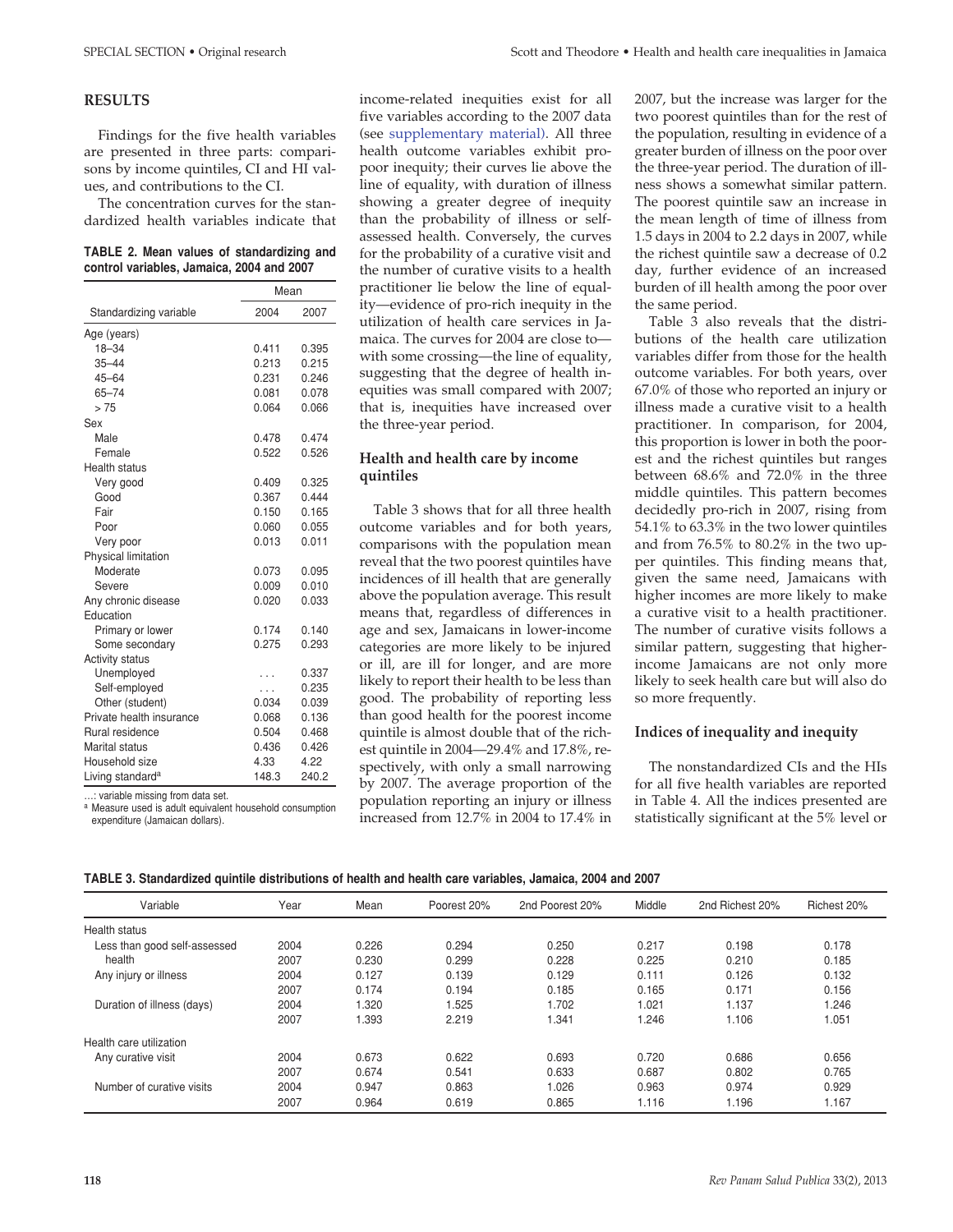**Table 4. Concentration indices for health status and health care utilization variables, Jamaica, 2004 and 2007**

|                                     | 2004      |                    |                       | 2007               |                       |
|-------------------------------------|-----------|--------------------|-----------------------|--------------------|-----------------------|
| Variable                            | СI        | HI                 | СI                    | HI                 | 2007-2004             |
| Health status                       |           |                    |                       |                    |                       |
| Less than good self-assessed health | $-0.129a$ | $-0.103a$          | $-0.130a$             | $-0.093a$          | 0.010 <sup>a</sup>    |
| Any injury or illness               | $-0.018a$ | $-0.002a$          | $-0.075a$             | $-0.043a$          | $-0.040$ <sup>a</sup> |
| Duration of illness (days)          | $-0.086a$ | $-0.066a$          | $-0.194$ <sup>a</sup> | $-0.161a$          | $-0.094a$             |
| Health care utilization             |           |                    |                       |                    |                       |
| Any curative visit                  | $-0.010a$ | 0.016 <sup>a</sup> | 0.059a                | 0.080 <sup>a</sup> | 0.064a                |
| Number of curative visits           | $-0.017a$ | 0.019a             | 0.094a                | 0.121a             | 0.102 <sup>a</sup>    |

CI: concentration index, HI: horizontal inequity index.

<sup>a</sup> Significant at *P* < 0.05.

higher. For the three health status variables, the negative signs indicate that the observed income-related inequality and that which remains after correcting for age and sex differences are pro-poor. While the differences in the HI from 2004 to 2007 are relatively small, they are statistically different from zero and the negative signs for "any injury or illness" and "duration of illness" show a noticeable increase in the pro-poor inequity in ill health over the three-year period.

The HI values for the two health care utilization variables give evidence of an increasingly pro-rich inequity in the use of health care in Jamaica between 2004 and 2007. In 2004, even though a marginally pro-poor inequality is observed for the probability and frequency of curative visits, when the distribution is based on equal need, a pro-rich inequity is revealed. The change in the HI for these two variables from 2004 to 2007 implies that the situation worsened over time. The HI for the number of visits in particular moved from 0.019 to 0.121, a relatively large change of 0.102 for the three-year period.

#### **Sources of inequity**

Figure 1 charts the CI for the health care utilization variables analyzed for the two years and shows the relative magnitudes of the factors contributing to the composition of the index. For the probability and intensity of health care visits, the contribution of need (the sum of the contributions of the demographic and morbidity variables) is negative for both years. This result implies that access to health care based on need will ensure that the pro-rich inequality in health care use is lower than it would be

if need were not a main determinant of health care use. The remaining inequalities after accounting for need are seen as unjustified and contribute to inequity in health care utilization.

Figure 1 also shows that the unequal distribution of income is the single most significant contributor to the inequities observed, contributing largely to the prorich distributions of health care utilization and to the increase in horizontal inequity from 2004 to 2007. A similar pattern is observed for health insurance coverage; it contributes strongly to the pro-rich inequity in health care utilization, more so in 2007 than in 2004. Rural residence is another notable contributor to inequities. The predominantly negative contribution of rural residence means that inequalities in the probability and number of curative visits are lower than they would be

if there were no income differences and no utilization differences across rural and urban Jamaica. In other words, better access to health care in rural Jamaica would reduce pro-rich inequity in health care utilization. Economic activity other than formal employment (i.e., unemployed, self-employed, student) also contributed to the pro-rich inequality in health care utilization but less so in 2007. The decomposition also suggests that the contributions to inequity of other control variables such as household size and family type were negligible for both utilization variables.

#### **discussion**

This article describes the analysis of inequities in health outcomes and health care utilization in Jamaica using household survey data for the years 2004 and 2007. The analysis of health equity in Jamaica was positioned in the interesting context in which public health spending averaged just around 2.4% of gross domestic product over the period 2004–2007, with total health spending averaging 4.0% (20). These figures are low in an international context, which in the environment of income inequality that characterizes LAC should lead us to expect related inequalities in health. Studies at the turn of the century on health equity for countries of the LAC region as well as developed countries found evidence of such inequalities (9,



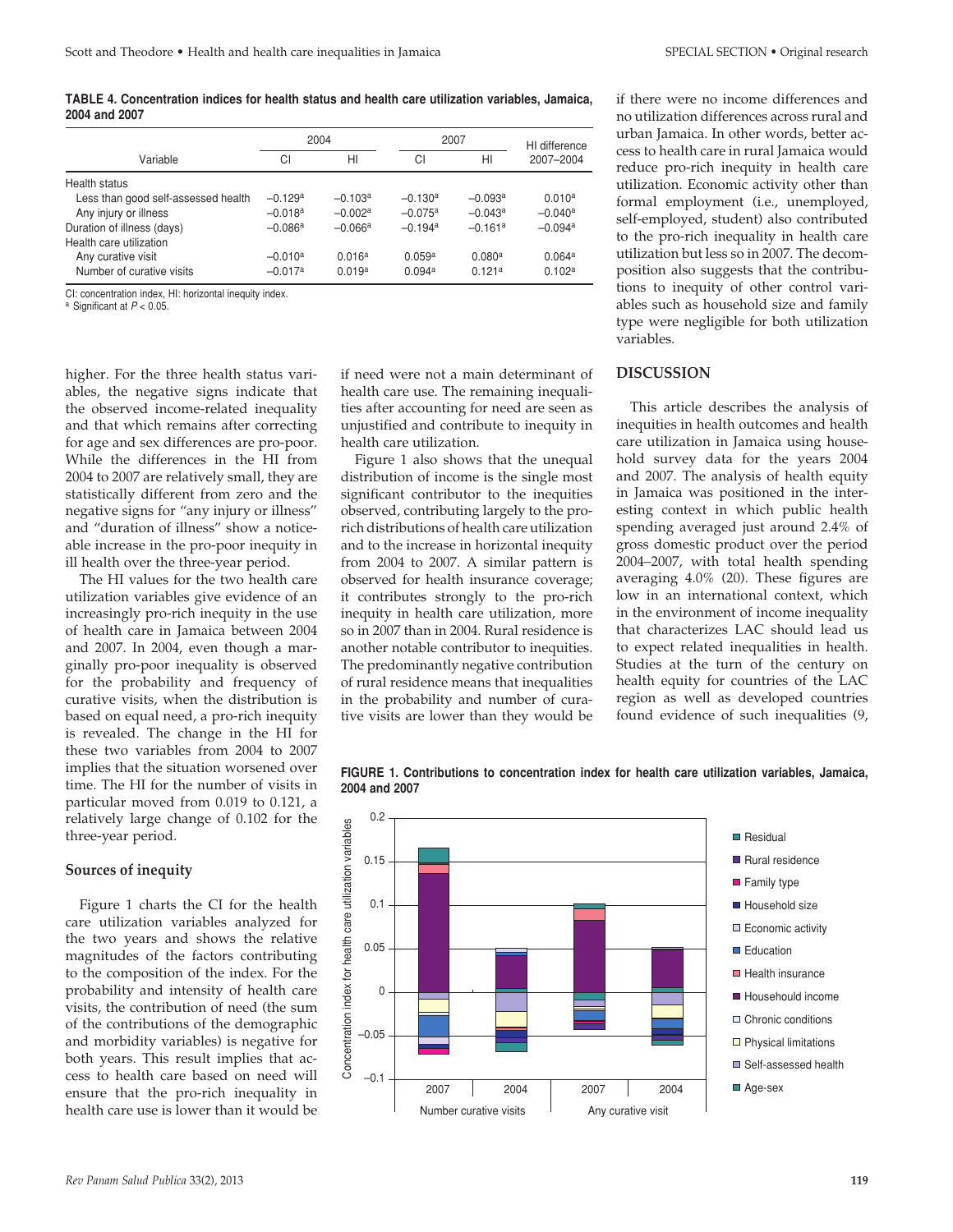11). More recent studies found that these inequities have persisted over time (13).

These findings corroborate results from earlier studies done for Jamaica (7, 8) but also shed some light on the sources of these inequities. The analysis found that the probability of illness and the duration of illness were concentrated among the poor, while there was a distinct pro-rich inequality with respect to utilization of heath care services. After standardization for demographics and need, the horizontal inequities that remain are still distinctive. These inequalities and inequities became more pronounced in the period 2004–2007, with the burden of illness shifting to the lowest-income groups, while access to health care became skewed toward the higher-income groups. For the year 2007, the measure of horizontal inequity for the three health outcome variables ranges from  $-0.043$  to  $-0.161$ ; for the two utilization variables, the range is 0.080 to 0.121. These indices indicate a relatively low degree of inequity in the Jamaican health system, but the concern is that they represent a deterioration of the situation three years prior, despite measures taken during this time ostensibly to address health equity. Of note is institution of the National Health Fund in October 2003 (3) and a program for ophthalmology care in Cuba in 2005 (21). In the socioeconomic context of Jamaica over the period 2004–2007, when unemployment and poverty rates remained in double digits, anemic economic growth was mixed with a period of recession, income disparity continued to widen, and government budgetary allocations remained strained because of excessive debt burden, these efforts may not have been enough to match a growing demand for health care services and less so to narrow the health equity gap. The narrow focus of these programs on specific diseases and benefits raises doubt about their potency to significantly affect health inequity without concomitant efforts to address the underlying structural problems that plague the health system. The hope is that abolition of all user fees at public health facilities in 2008 and introduction of the Government of Jamaica Health Card in 2009 (1) will contribute

to a different set of results when data for later periods are analyzed.

By way of a decomposition of the CI, these results also found that the level of household welfare was the single most significant factor contributing to these inequalities. Rural location, unemployment, and health insurance coverage were other sources of inequities in health care utilization. The identification of these determinants provides a basis for designing appropriate strategies, policies, and programs to address these inequities.

While this study adds to the literature on health equity in LAC, it is not without noteworthy limitations. In particular, because of data constraints, the scope of this study was limited to the five health variables analyzed; quintile counts for other variables such as hospitalization and variables disaggregated by public–private sector were too few to give reliable results under the applied methodology. Apart from increasing the sample size of the JSLC, combining contiguous data sets is one way to overcome this limitation. Were it possible to include these variables, a more robust set of results could have been derived. It should also be noted that the applied methodology allows for comparisons of quantities of utilization with no account taken of differences in the quality of health services, which may also be relevant to inequities in health care. The methodology also does not evaluate the personal, psychosocial, or cultural aspects that could be determinants of health inequities.

The findings of this study point to the need for Jamaica to continue its commitment to a healthy and stable population (1) and to pursue strategies that will overcome the issues and challenges related to the promotion of health and health care access. The results found here suggest that strategies to consider include educational outreach targeted at specific groups to alter the perception of health, particularly given the growth in chronic and lifestyle diseases; financial support for food security for vulnerable groups; locating more health facilities in rural areas to correct the uneven distribution of such facilities across the

country; and adequately resourcing and maintaining the health infrastructure in order to efficiently deliver quality health services. Jamaica has already embarked on some of these strategies, but they can be costly, with the potential for unintended consequences (22). International experiences and best practices must therefore be taken into account when implementing these strategies (23, 24), as Jamaican policy makers seek to find innovative ways to design and deliver these strategies in the most efficient and cost-effective manner. In this regard that is, the inherent link between social and economic policy and the health of the population—the authors support the recommendation that health equity should play a central role in the design of all policy making at the national level (25). The authors also recommend that the methodology used in this study be applied as a matter of routine to the latest JSLC data as they become available and as such be taken as a tool for continuous monitoring and evaluation of the policies and programs put in place to enhance health equity in Jamaica.

#### **Conclusion**

This study found pro-poor inequity in health status and outcomes and prorich inequity in health care utilization in Jamaica for the years 2004 and 2007, a pattern that was reported before the turn of the century. This finding indicates persistence in the paradox that the population group that needs health care most is accessing it least. The results also showed that this disparity increased over the period 2004–2007 in spite of measures taken ostensibly to address this persistent reality. Other than income disparity, the identified major sources of inequities in health care utilization were rural location, unemployment, and health insurance coverage.

**Funding.** This study was funded by the Equity in Health Systems in Latin America and the Caribbean (EquiLAC) Project of the Pan American Health Organization.

**Conflict of interest.** None.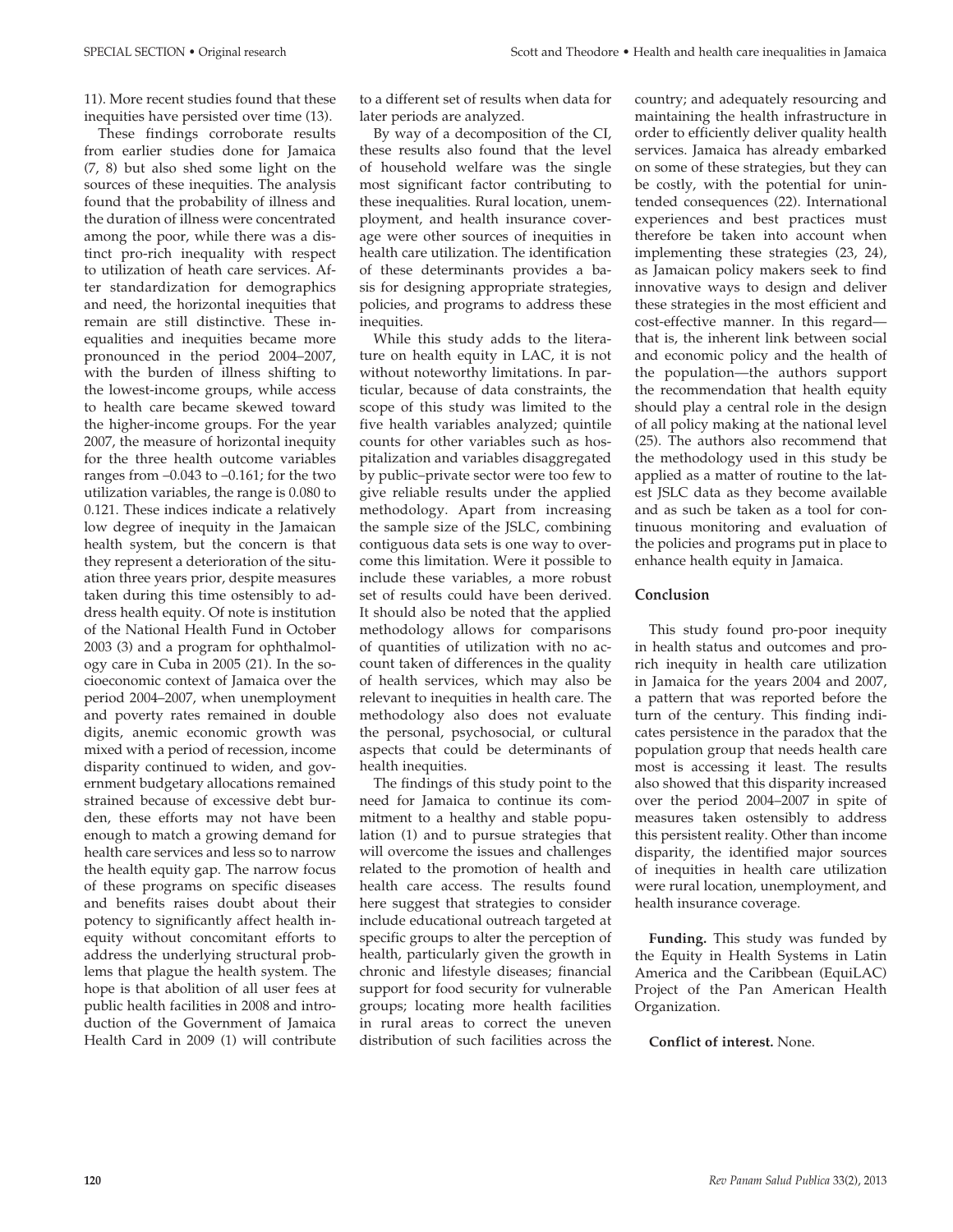#### **REFERENCES**

- 1. Planning Institute of Jamaica. Vision 2030 Jamaica National Development Plan. Kingston: PIOJ; 2009.
- 2. National Health Fund of Jamaica. Kingston: Government of Jamaica; 2009. Available from: http://www.nhf.org.jm/ Accessed 2 June 2012.
- 3. Patterson C. Jamaica has proud track record in healthcare delivery. Jamaica Information Service News 2012. June 1.
- 4. Myers J Jr. New NIS rate now in effect. Jamaica Gleaner 2003. October 3.
- 5. Francis P. Medics warn of hospital chaos: say free health care will burden system. Jamaica Gleaner 2008. March 5.
- 6. Bustamante Hospital avalanche: user-fee abolition burdens hospital staff, resources. Jamaica Gleaner 2008. March 31.
- 7. Theodore K, Lafoucade A, Stoddard D, Thomas W, Yearwood A. Health system inequities and poverty in Jamaica. In: Pan American Health Organization, ed. Investment in health: social and economic returns. Washington, D.C.: PAHO; 2001. Pp. 189–202.
- 8. van Doorslaer E, Wagstaff A. Inequity in the delivery of health care: methods and results for Jamaica. In: Pan American Health Organization, ed. Investment in health: social and economic returns. Washington, D.C.: PAHO; 2001. Pp. 233–44.
- 9. Pan American Health Organization. Investment in health: social and economic returns. Washington, D.C.: PAHO; 2001.
- 10. Dachs JN, Ferrer M, Florez CE, Barros AJ, Narváez R, Valdivia M. Inequalities in health in Latin America and the Caribbean: de-

scriptive and exploratory results for selfreported health problems and health care in twelve countries. Rev Panam Salud Publica. 2002;11(5–6):335–55.

- 11. van Doorslaer E, Masseria C, Koolman X, OECD Health Equity Research Group. Inequalities in access to medical care by income in developed countries. CMAJ. 2006;174(2):177–83.
- 12. Mills A, Ataguba JE, Akazili J, Borghi J, Garshong B, Makawia S, et al. Equity in financing and use of health care in Ghana, South Africa, and Tanzania: implications for paths to universal coverage. Lancet. 2012;380(9837) 126–33.
- 13. Mackenbach JP. The persistence of health inequalities in modern welfare states: the explanation of a paradox. Soc Sci Med. 2012;75(4):761–9.
- 14. O'Donnell O, van Doorslaer E, Wagstaff A, Lindelow M. Analyzing health equity using household survey data: a guide to techniques and their implementation. Washington, D.C.: World Bank; 2008.
- 15. Wagstaff A, van Doorslaer E, Watanabe N. On decomposing the causes of health sector inequalities, with an application to malnutrition inequalities in Vietnam. J Econom. 2003;112(1):207–23.
- 16. Almeida G, Sarti FM. Measuring evolution of income-related inequalities in health and health care utilization in selected Latin American and Caribbean countries. Rev Panam Salud Publica. 2013;33(2):83–9.
- 17. Planning Institute of Jamaica, Statistical Institute of Jamaica. Jamaica Survey of Living

Conditions data sets 2004, 2007. Kingston: PIOJ, STATIN; 2006, 2009.

- 18. Derek Gordon Databank. Mona: University of the West Indies SALISES; 2003. Available from: [http://salises.mona.uwi.edu/](http://salises.mona.uwi.edu/databank/databank.html) [databank/databank.html](http://salises.mona.uwi.edu/databank/databank.html) Accessed 29 May 2011.
- 19. World Bank Development Research Group Human Resources. Jamaica Survey of Living Conditions (JSLC) 1988–2000 basic information. Washington, D.C.: World Bank; 2002.
- 20. World Health Organization. National health accounts. Geneva: WHO; 2012. Available from: http://www.who.int/nha/en/ Accessed 25 April 2012.
- 21. Gorry C. Sight for sore eyes: Cuba's vision restoration program. MEDICC Rev. 2008;10(2):49–51.
- 22. Hall A. Hefty price for free health care. Jamaica Gleaner 2010. April 10.
- 23. McPake B, Brikci N, Cometto G, Schmidt A, Araujo E. Removing user fees: learning from international experience to support the process. Health Policy Plan. 2011;26(Suppl 2):ii104–17.
- 24. Meefssen B, Gilson L, Tibouti A. User fee removal in the health sector in low-income countries: sharing knowledge to support managed implementation. Health Policy Plan. 2011;26(Suppl 2):ii1–4.
- 25. Marmot MG. Policy making with health equity at its heart. JAMA. 2012;307(19):2033–4.

Manuscript received on 7 March 2012. Revised version accepted for publication on 16 January 2013.

#### **resumen**

### **Medición e interpretación de las desigualdades en la salud y la atención sanitaria en Jamaica, 2004 y 2007**

*Objetivo.* Medir y explicar las desigualdades y las inequidades del sistema de salud de Jamaica a fin de obtener evidencia que apoye el desarrollo, el seguimiento y la evaluación de las políticas de salud.

*Métodos.* Se usaron los datos de la Encuesta sobre Condición de Vida en Jamaica de 2004 y 2007, representativas del país. Se midieron las desigualdades relacionadas con los ingresos mediante curvas e índices de concentración de tres variables de resultados en salud (probabilidad de enfermedad o lesión, duración de la última enfermedad y autoevaluación del estado de salud) y dos variables de utilización de servicios (probabilidad de recibir atención sanitaria y número de consultas sanitarias). Se utilizaron sus contrapartes estandarizadas para medir las inequidades. Con la descomposición del índice de concentración se explica la contribución de los factores socioeconómicos y demográficos a las desigualdades.

*Resultados.* La probabilidad de enfermar y la duración de la enfermedad se concentraron en la población de menores ingresos, con una clara desigualdad a favor de las personas de mayores ingresos en la utilización de los servicios de salud. Estas desigualdades e inequidades crecieron en el período 2004–2007. El nivel del bienestar doméstico fue el factor único que más contribuyó a estas desigualdades; otros factores que contribuyeron de manera significativa para los resultados en salud fueron el desempleo y la ubicación rural y, para la utilización de los servicios, tener seguro de salud.

*Conclusiones.* A pesar de las medidas tomadas en Jamaica relacionadas con la equidad en la salud, las desigualdades en los resultados en salud y en la atención sanitaria relacionadas con los ingresos han aumentado y el grupo de población que más necesita los servicios de salud es el que menos los usa. El país requiere programas más innovadores orientados a mejorar la equidad en salud.

#### **Palabras clave**

Equidad en salud; equidad en el acceso; sistemas de salud; economía de la salud; política de salud; Jamaica.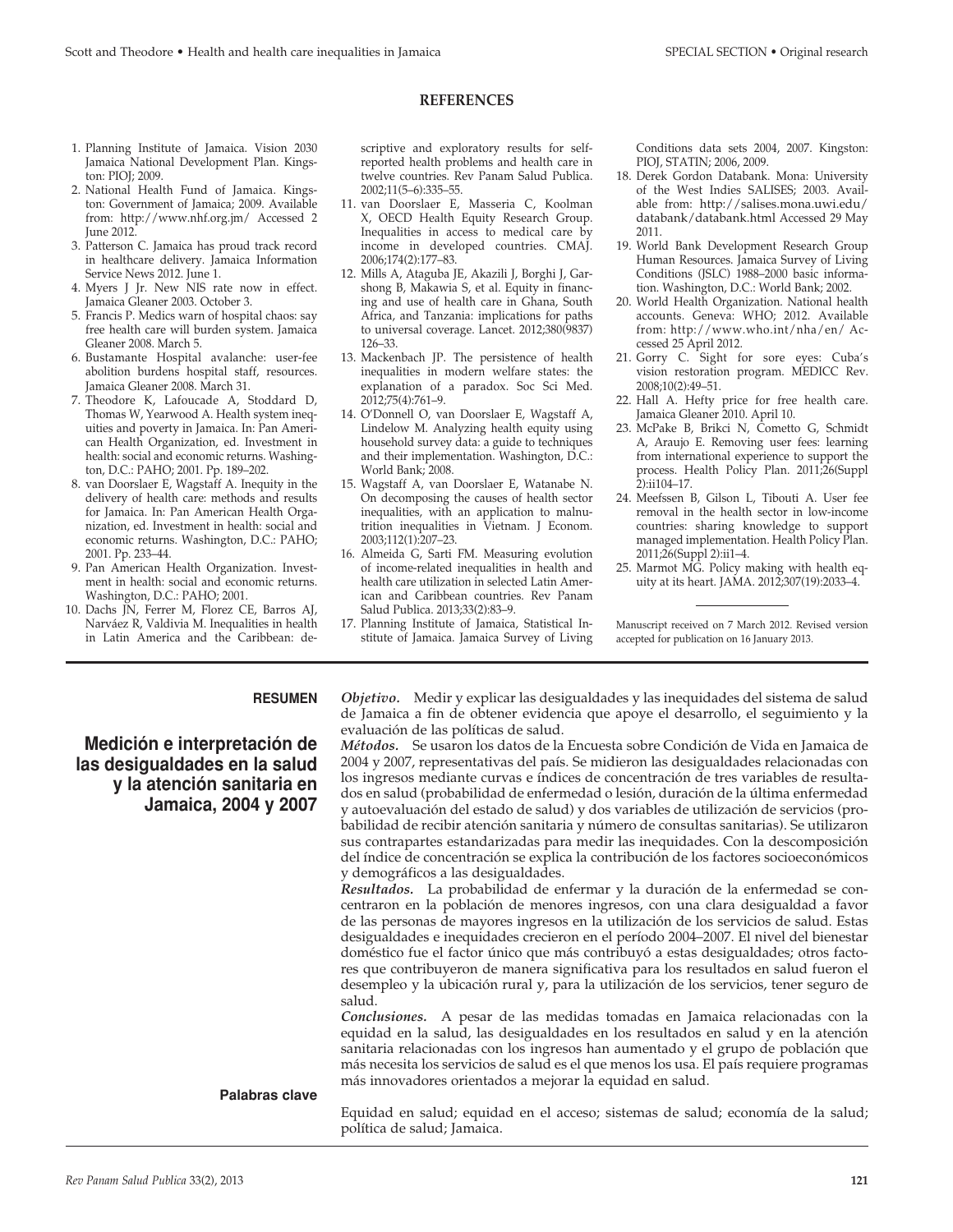# **REVISTA PAN AMERICAN PANAMERICANA JOURNAL OF DE SALUD PÚBLICA**

# **Material suplementario / Supplementary material / Material supplementar**

**Supplementary material to:** Barraza-Lloréns M, Panopoulou G, Díaz BY. Income-related inequalities and inequities in health and health care utilization in Mexico, 2000–2006. Rev Panam Salud Publica. 2013;33(2):122–30.

This material formed part of the original submission and has been peer reviewed. We post it as supplied by the authors.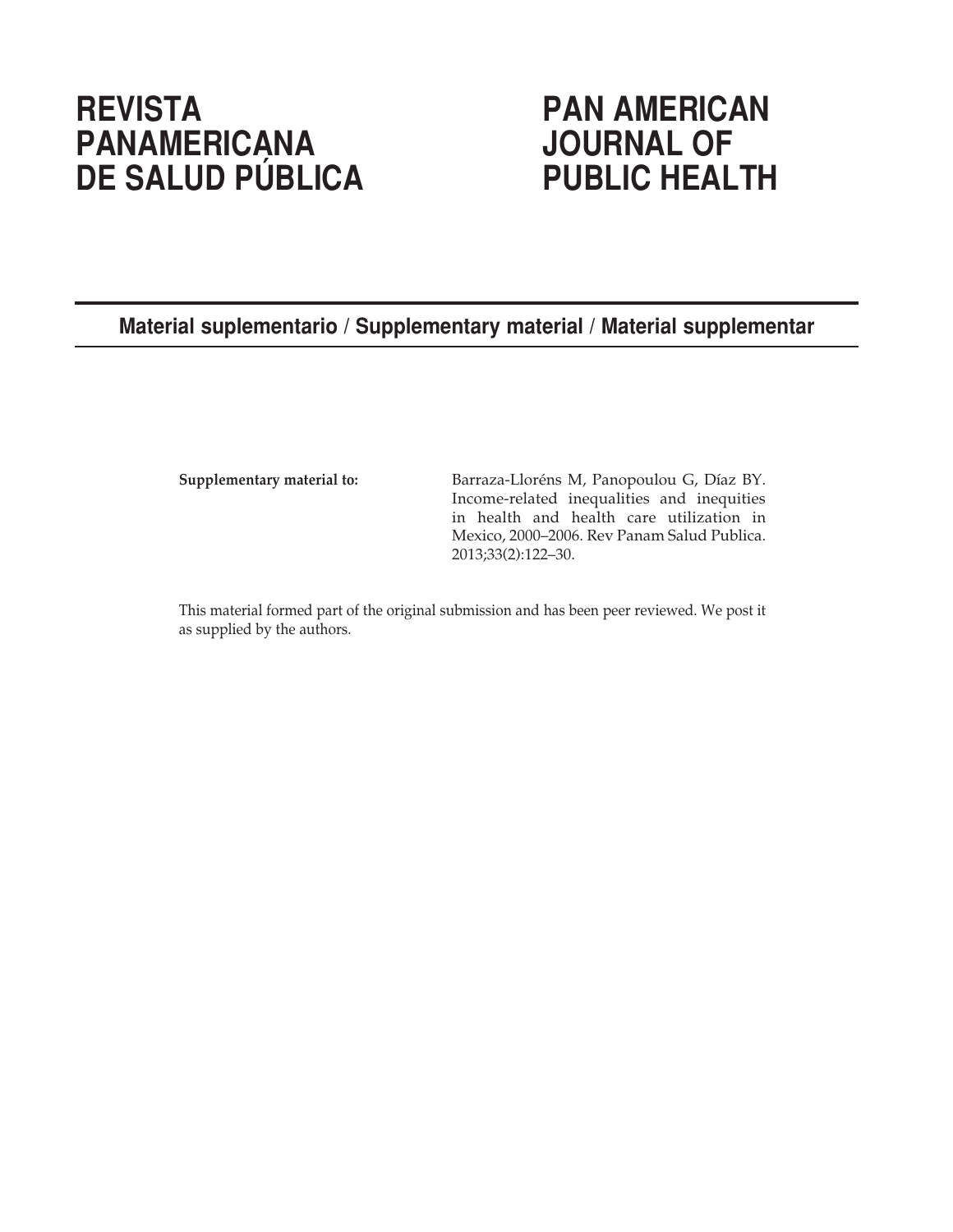## **Annex. Concentration curves**



**Figure 1 Health outcome: Chronic illness (any) Ranking variable: Income** 



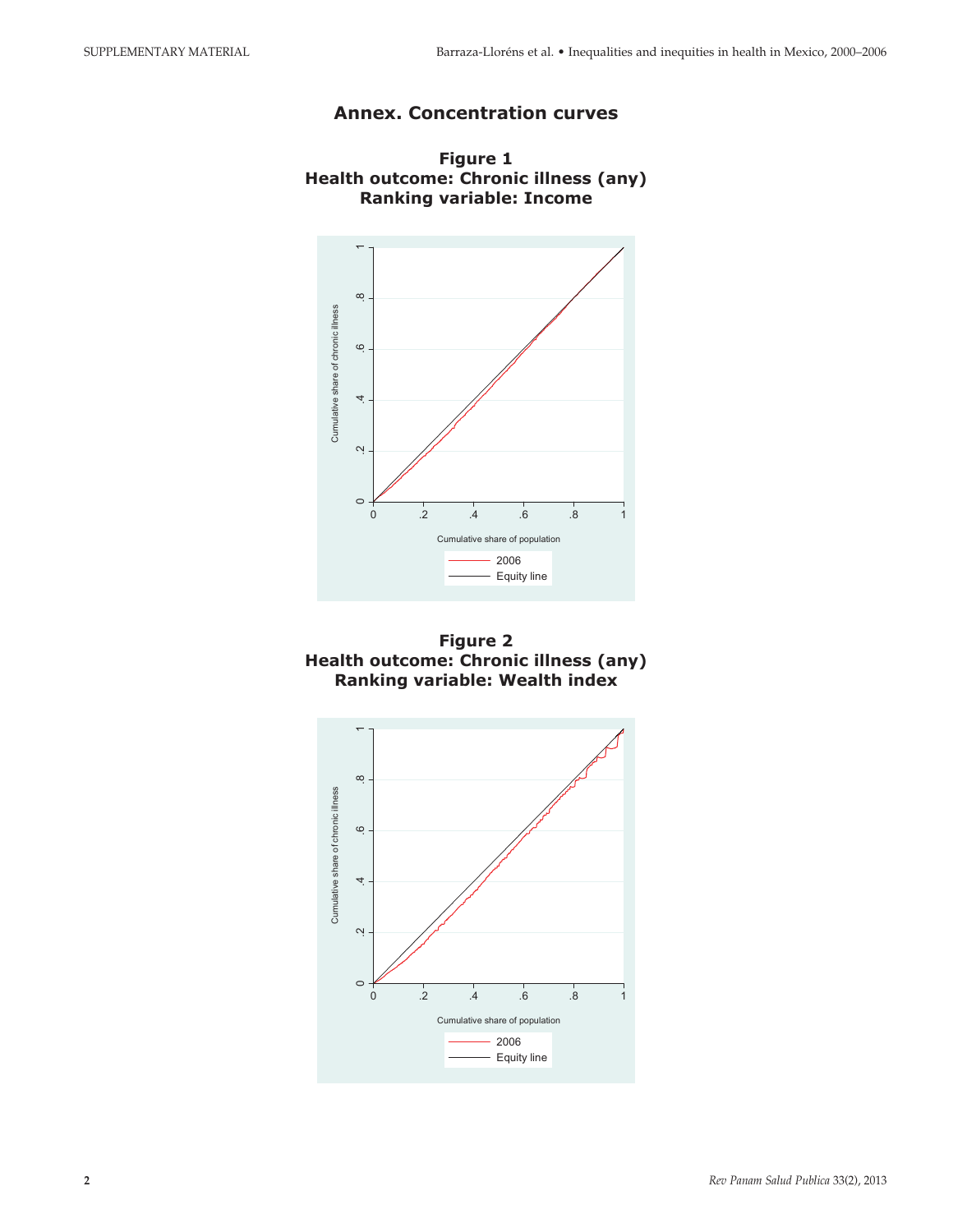

Figure 3 Health outcome: Physical limitation (any)<br>Ranking variable: Income



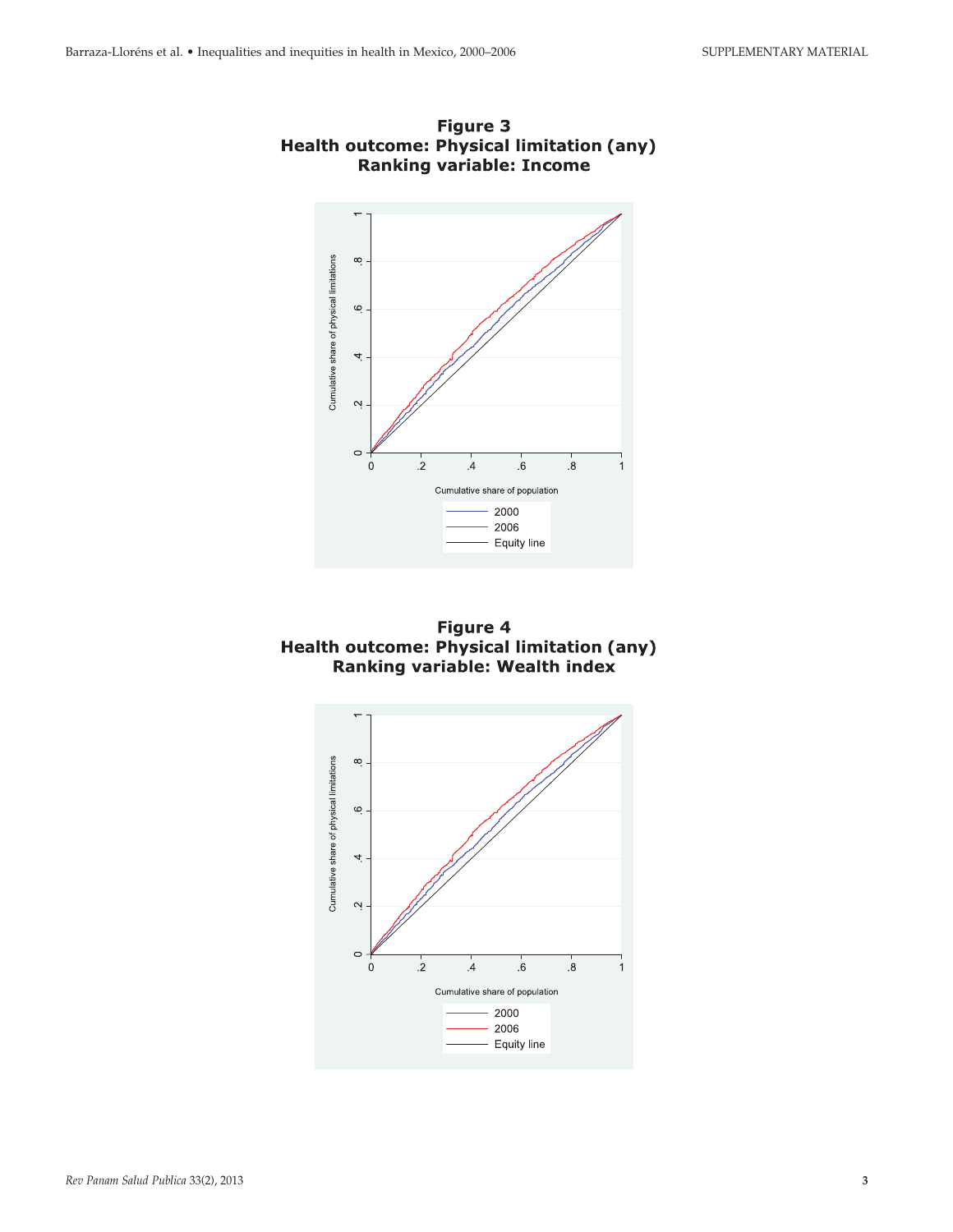

**Figure 5** Health outcome: Self-assessed health status (less than good) **Ranking variable: Income** 

**Figure 6 Health outcome: Self-assessed health status (less than good) Ranking variable: Wealth index** 

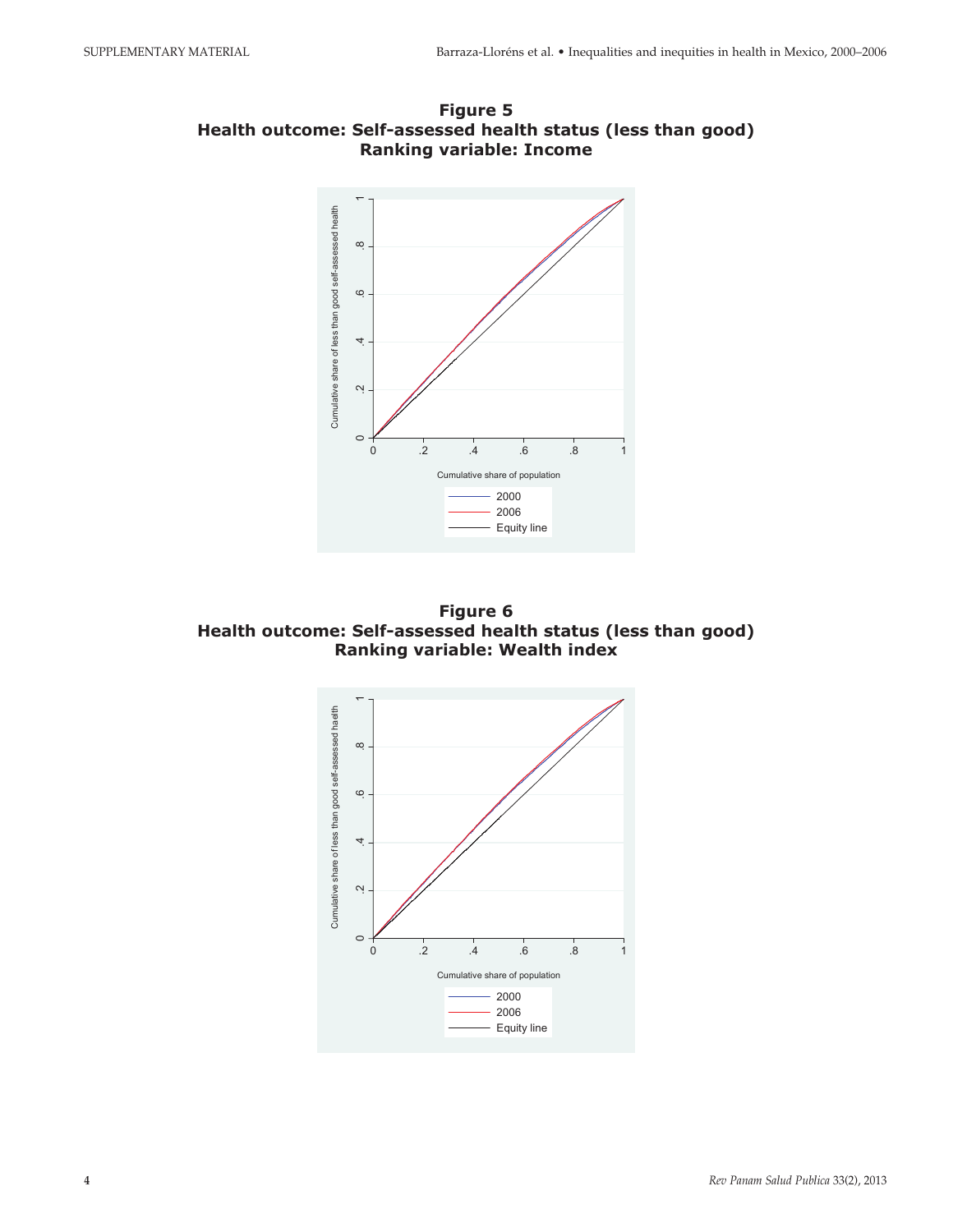





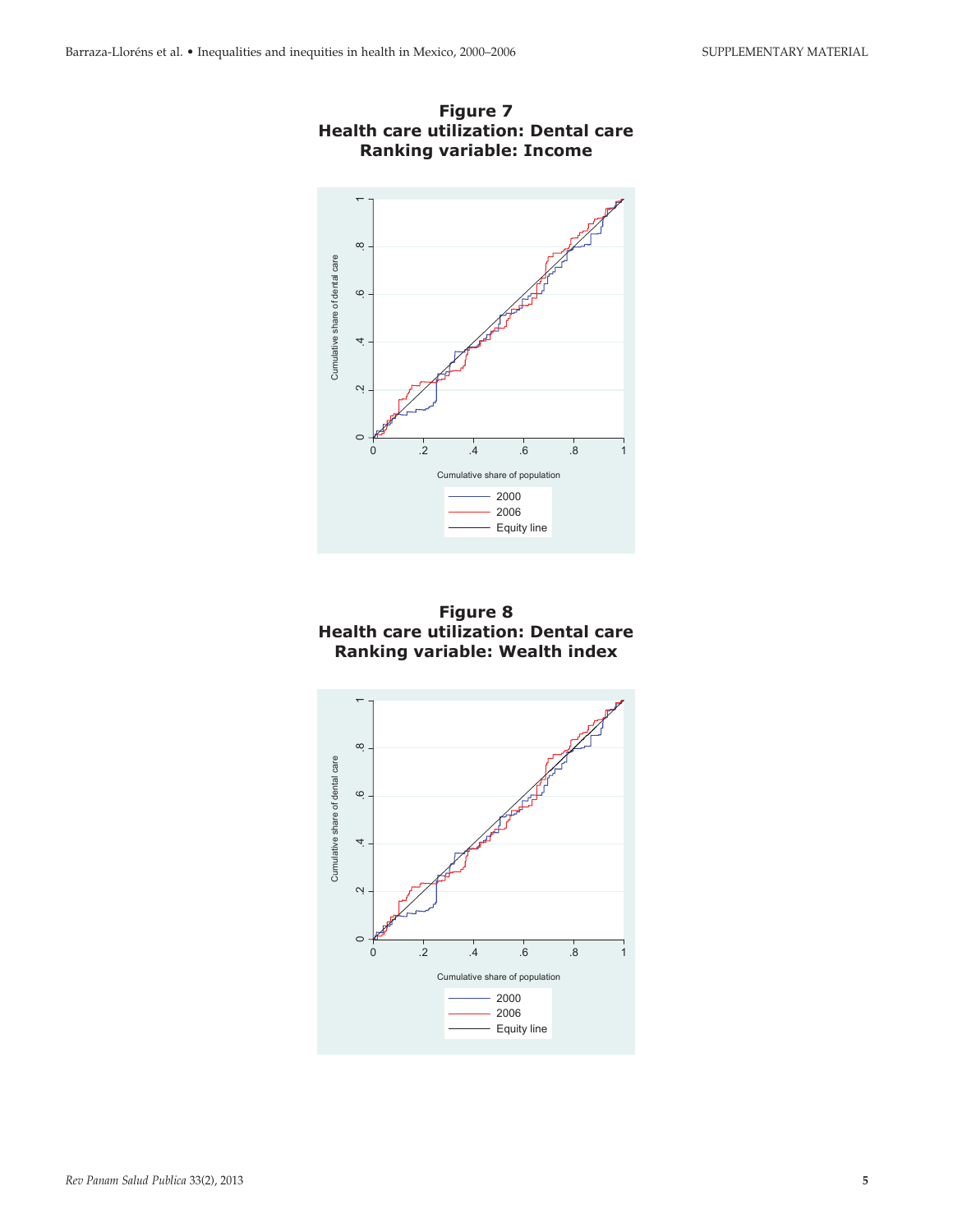

**Figure 9 Health care utilization: Hospitalization Ranking variable: Income** 



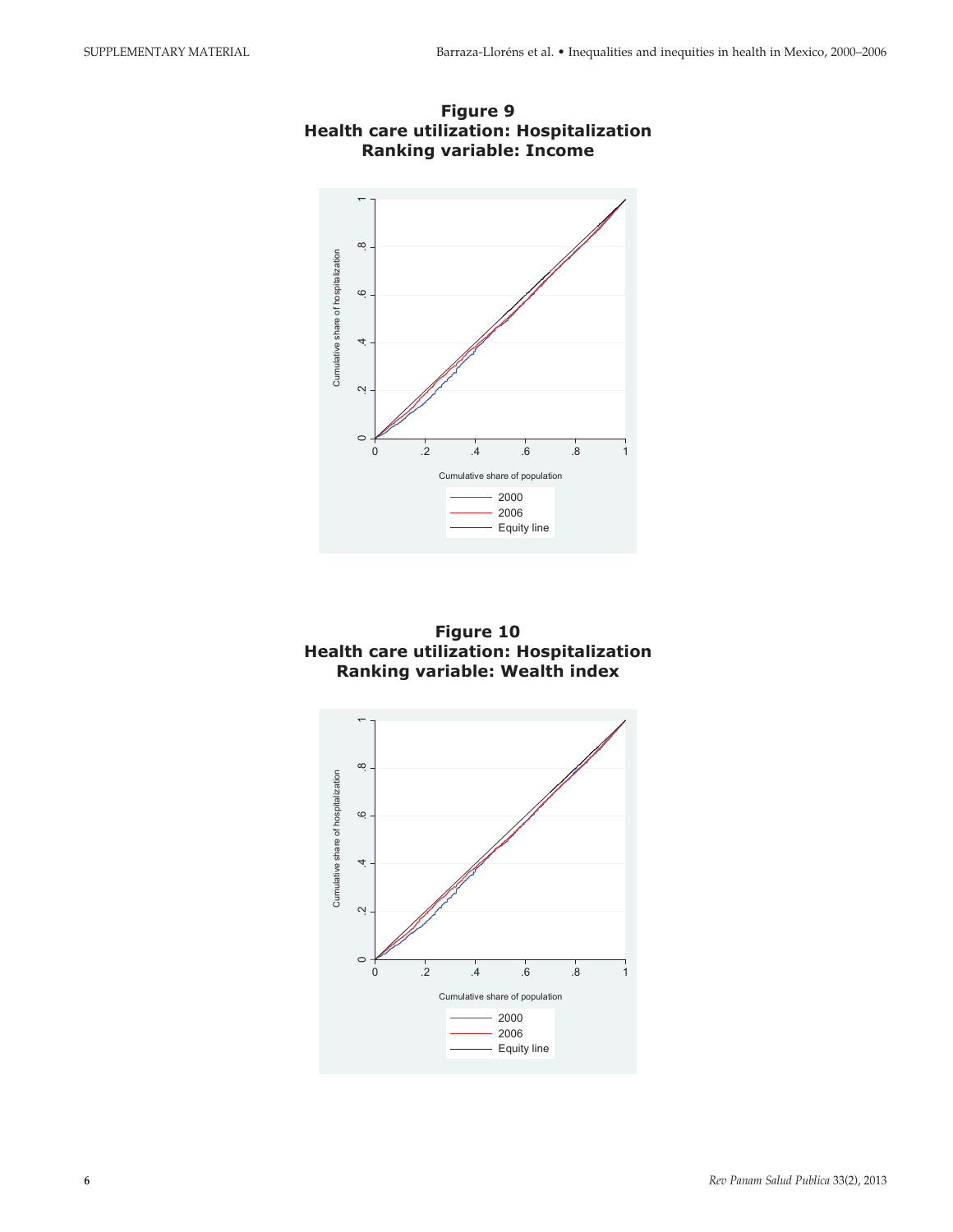



**Figure 12 Health care utilization: Inpatient days** Ranking variable: Wealth index

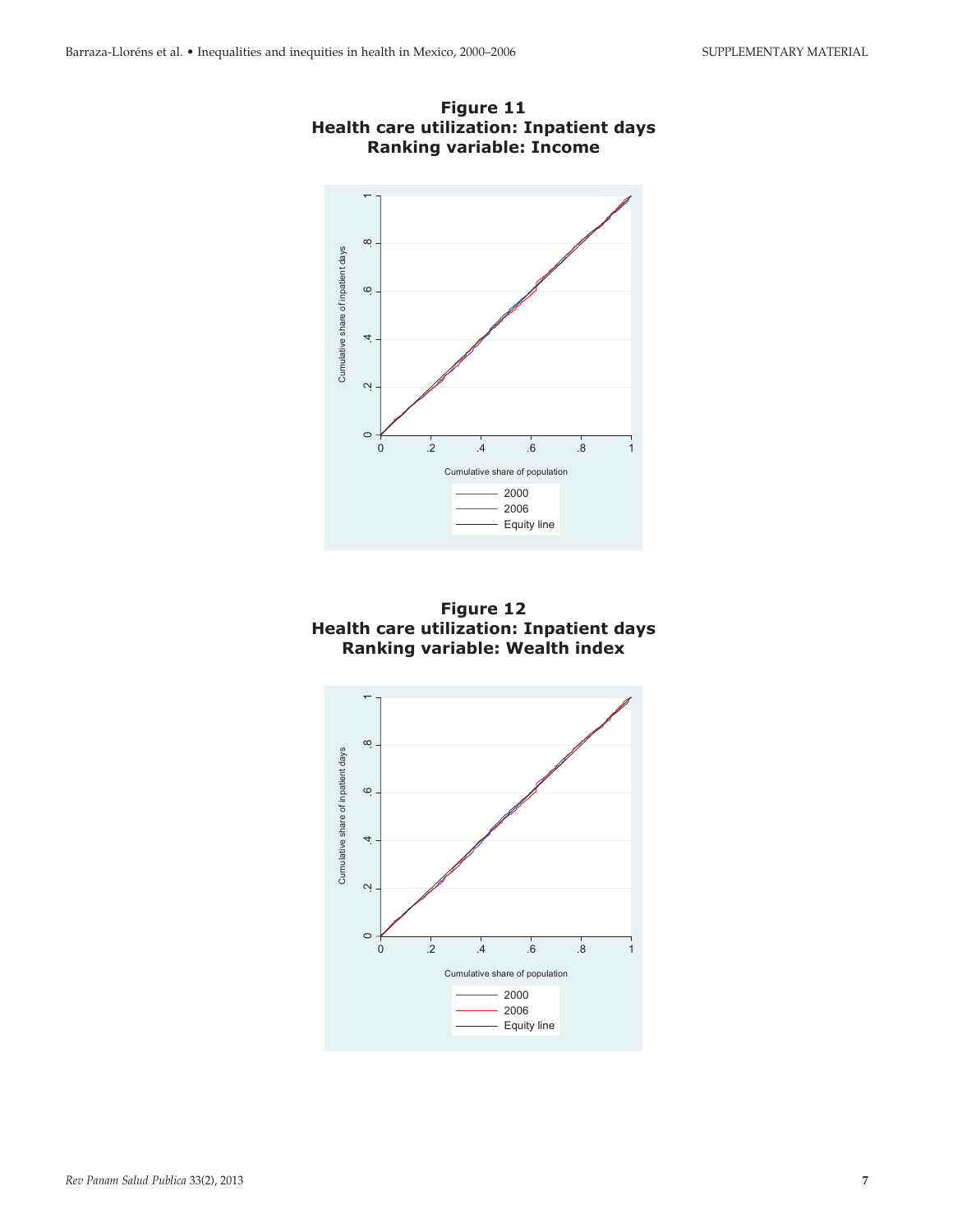

# Figure 13. Health care utilization: Curative visits **Ranking variable: Income**